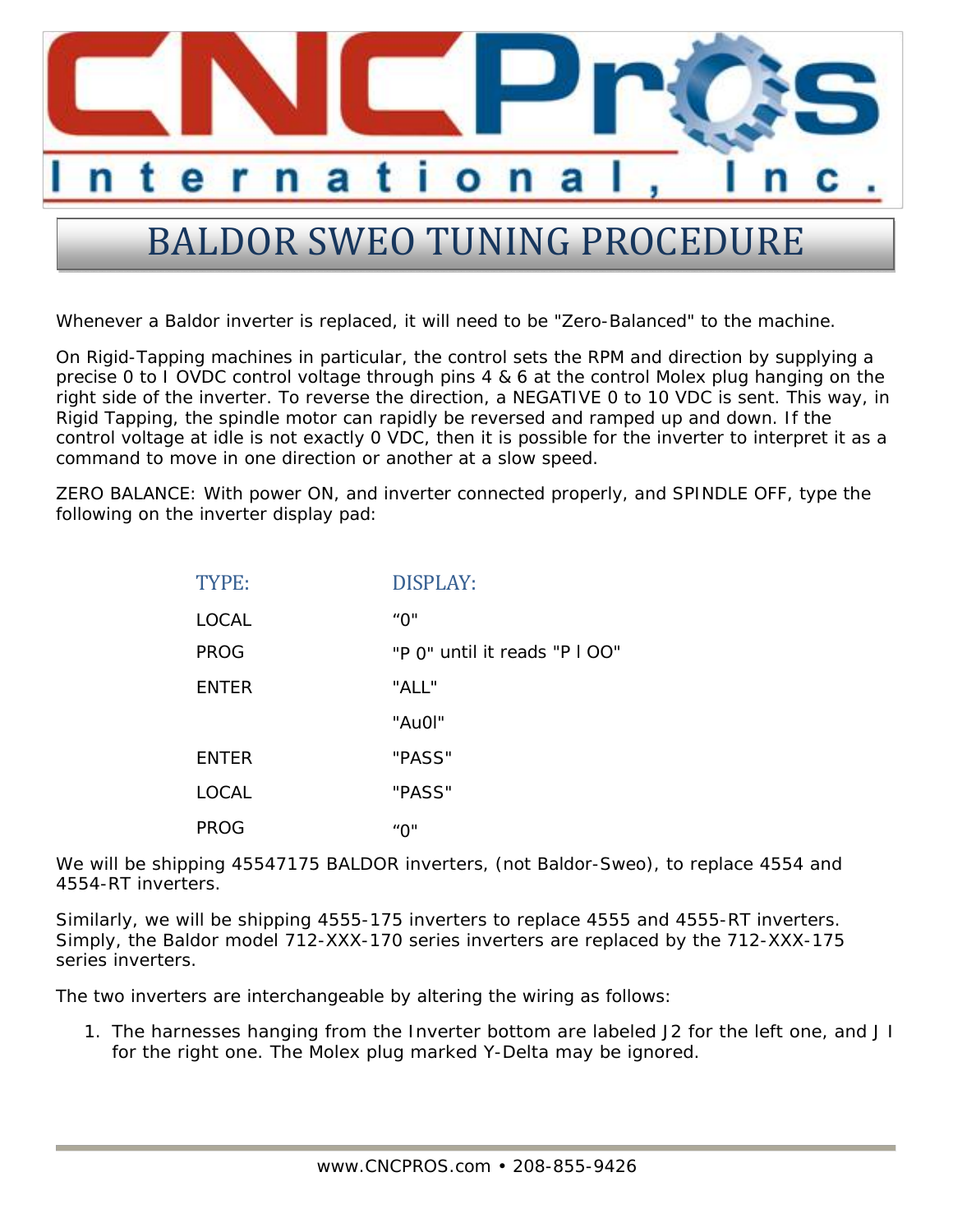

- 2. The right one has a standard size 6-pin Molex connector and may be plugged directly into the FADAL 6-pin Molex. If there originally was a RT Deceleration Board installed inbetween these 6-pin Molex plugs, then remove it.
- 3. The left one should now have a 16-pin green connector to the inverter, and a 9-pin mini-Molex hanging outside, and may be plugged directly into the encoder wiring.
- 4. Originally, there was a two-wire 5 VDC Molex plug that came from the 1100-2 board at the bottom of the cabinet. It will not be needed for the new inverter, so tie it out of the way.
- 5. If the machine has been setup for Rigid-Tapping (Rigid-Tapping label on old inverter), then wire into J2 (16 pin green connector on inverter) the cable from the spindle controller card as follows.

J2 Connector Cable from controller

pin 9 green wire

pin 10 blue wire

pin 11 red wire

pin 12 yellow wire

pin 16 Black/shield wire

6. ALWAYS return connector harnesses with returned inverters, as each inverfer has matched to it a particular harness.

## BALDOR INVERTERS, 180 series

## **Auto‐Tuning Zero‐Balance**

Whenever a Baldor inverter, DC Power Supply, or a Spindle Controller card is replaced, it will need to be "Zero-Balanced" to the machine. On Rigid-Tapping machines in particular, the control sets the RPM and direction by supplying a precise 0 to 10VDC control voltage through pins 4 & 6 at the control Molex plug hanging on the right side of the inverter. To reverse the direction, a NEGATIVE 0 to 10 VDC is sent. This way, in Rigid Tapping, the spindle motor can rapidly be reversed and ramped up and down. If the control voltage at idle is not *exactly* 0 VDC, then it is possible for the inverter to interpret it as a command to move in one direction or another at a slow speed.

ZERO BALANCE: With power ON, and inverter connected properly, and SPINDLE OFF, and NOT in Orientation Hold, type the following on the inverter display pad: